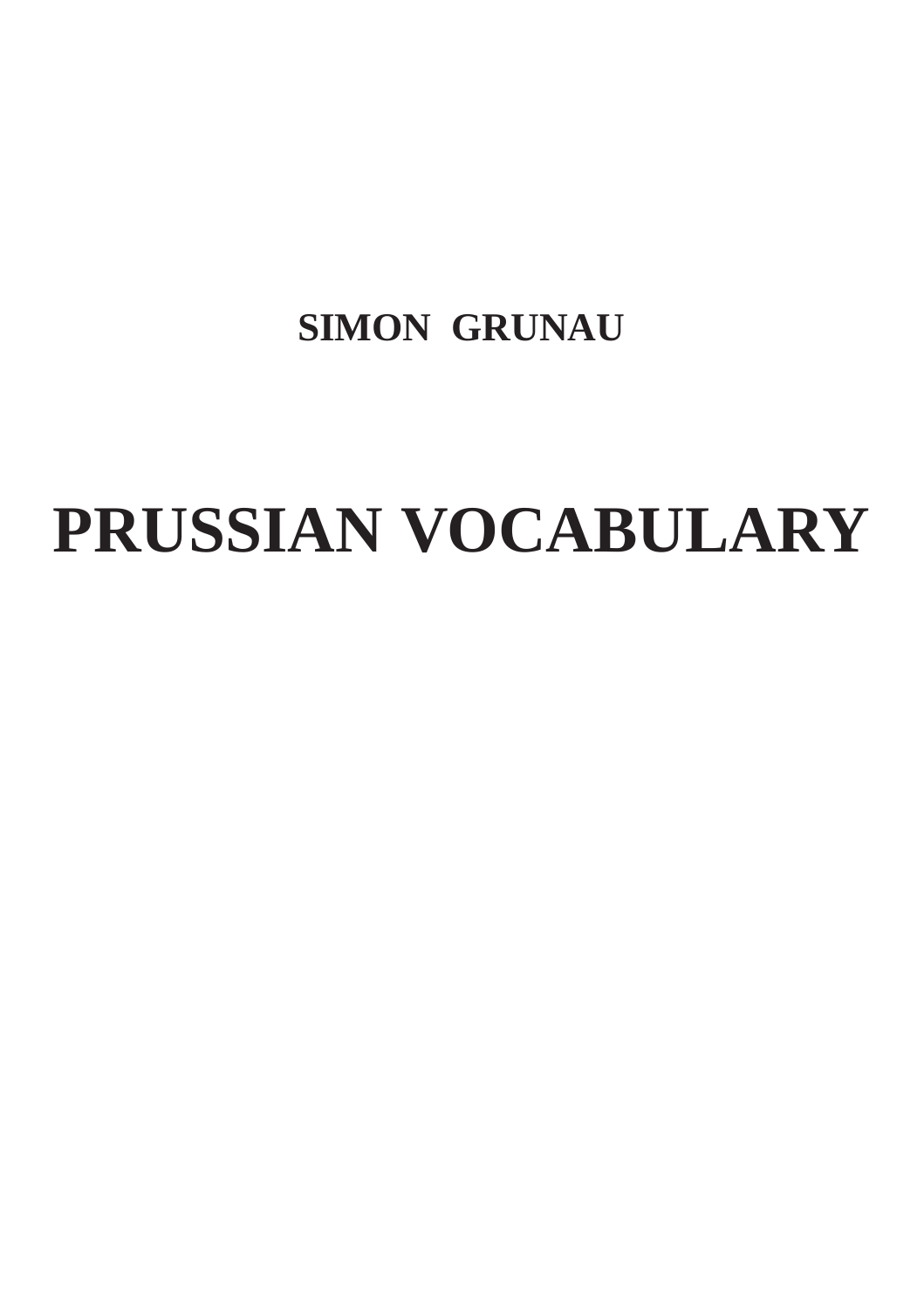© Simon Grunau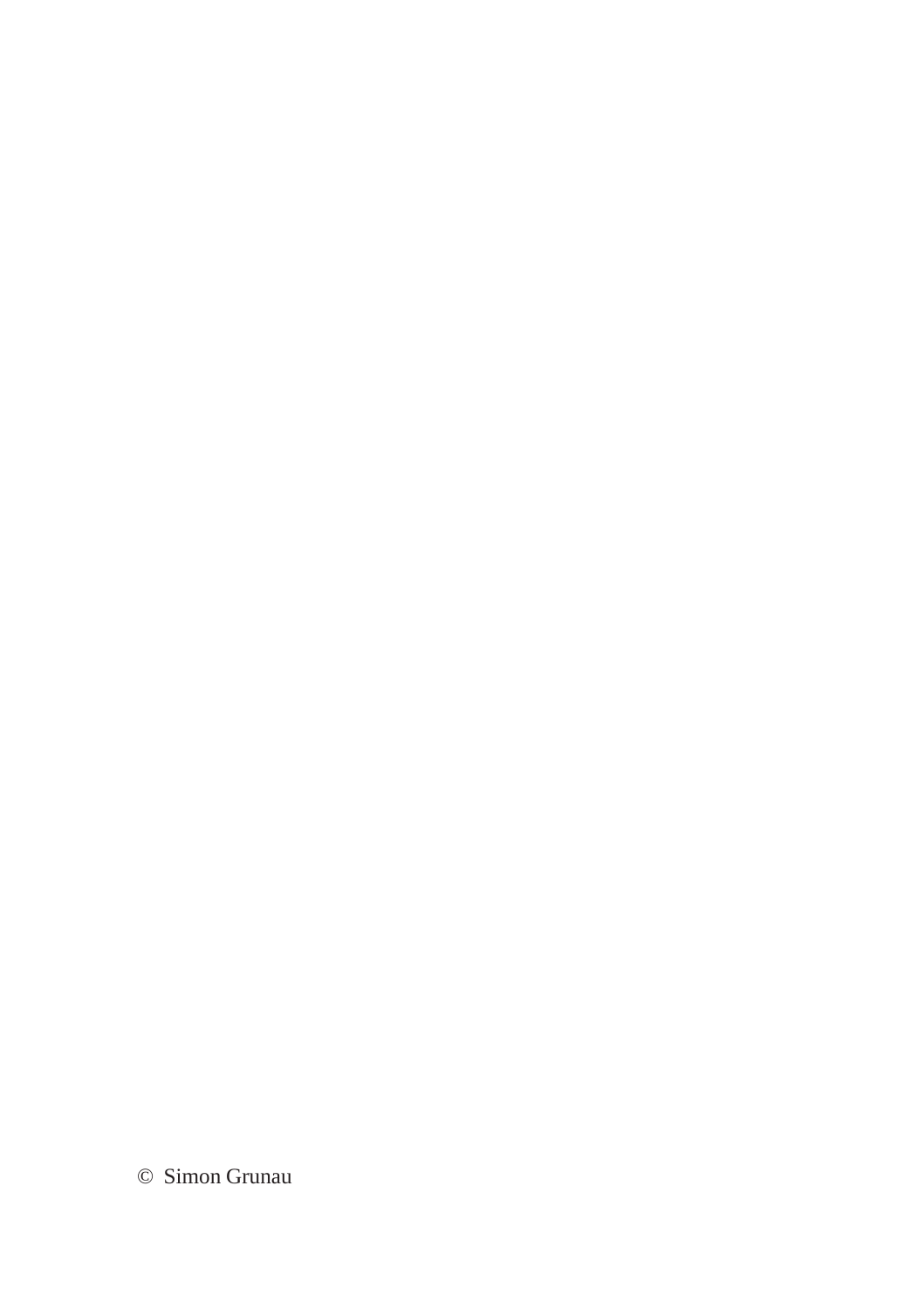$GrG$  1-12

Von pnderscheit der sprachen Soing faint for Day Jymus in floor for Dir.<br>Dong Jyray am major gooranglagig. sous Dispottor Conversion Perfondingfunno unfo farons, cière man sera des voorgoblistes. non alson prompton orfore. Sur Souffor some anof sylv toils not do praf gatails. Ju politique lander planiffon, in orbifon Canson Vought. Varint man not may babon sin an. Soupfort des practes of point bolgont V. radulos in Conden jungofon sommany gyven, Deutzsch. Preusch Deutzsch. preusch  $\gamma_{\rm out}$  $k\ddot{a}$ · Clima Dowers **Congre** Angol brindt Songer Gradr Virkier *Mai/ra*  $b<sub>error</sub>$ overfor Craimba Krisis aganps Payner  $S_{\text{eff}}$ Bin Places Kanayuni pforin kovu.  $\mu_{\text{max}}$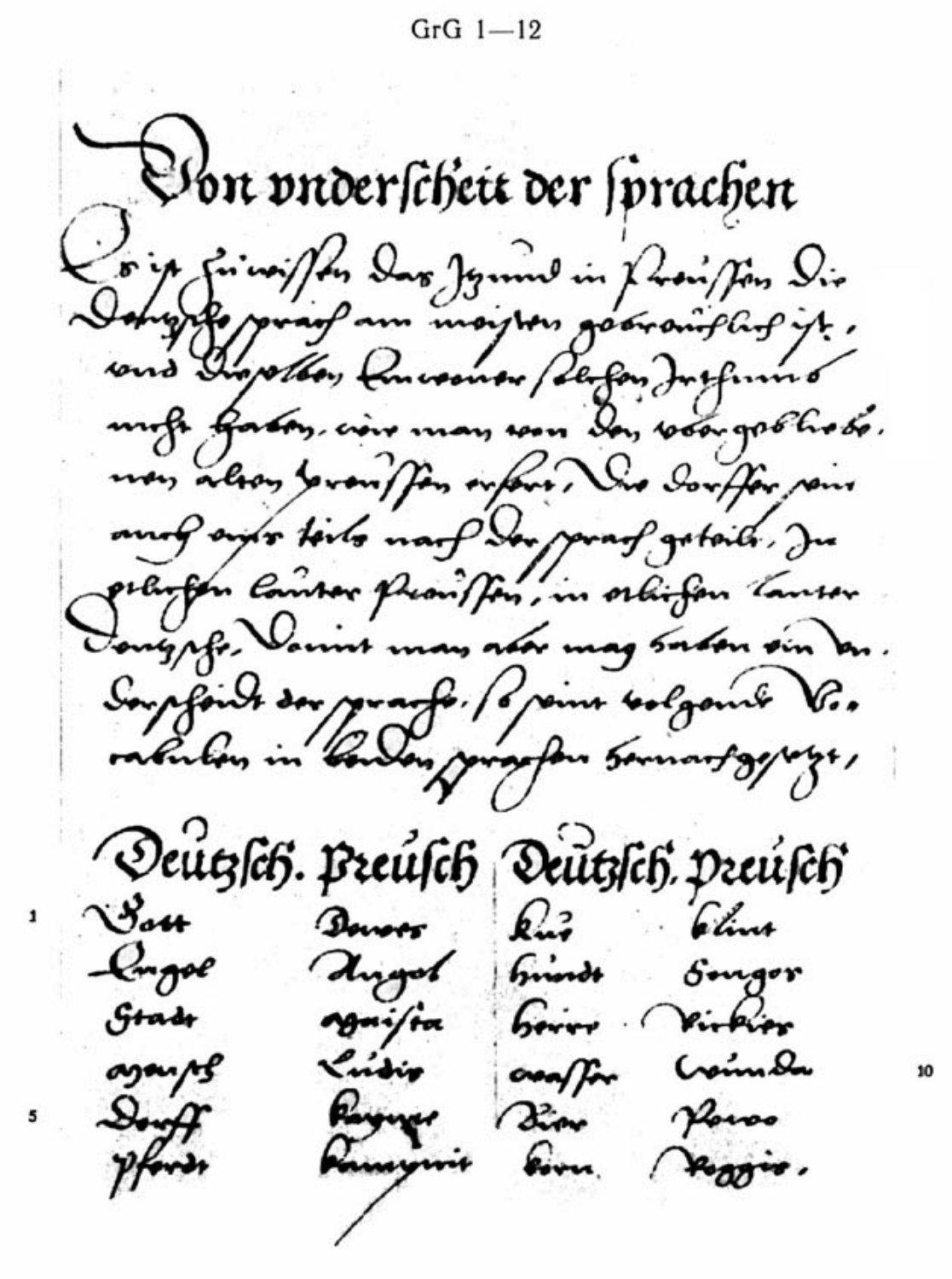#### Von vnderscheit der sprachen

Es ist zu wissen das Jtzund in Preussen die Dentzsche sprach am meisten gebreuchlich ist / vnd dieselben Einwoner solchen Irthumb nicht haben / wie man von den vbergebliebe= nen alten preussen erfert / Die dorffer sein anch eins teils nach der sprach geteilt / Jn etlichen lanter Preussen / in etlichen lanter Dentzsche / Domit man aber mag haben ein Vnderscheidt der sprache / so seint volgende Vo= cabulen in beiden sprachen hernachgesetzt /

#### Deutzsch. Preusch

| $\boldsymbol{I}$ | Gott     | Dewes   |
|------------------|----------|---------|
| $\overline{2}$   | Engel    | Angol   |
| $\mathcal{E}$    | Stadt    | Maista  |
|                  | 4 Mensch | Ludis   |
| $\sqrt{2}$       | Dorff    | kayme   |
|                  | 6 Pferdt | kampnit |

#### Deutzsch. Preusch

| Kue         | klint          |    |
|-------------|----------------|----|
| Hundt       | Songos         | 8  |
| Herre       | <b>Rickies</b> | 9  |
| wasser      | Wunda          | 10 |
| <b>Bier</b> | Pewo           | 11 |
| korn        | Roggis         | 12 |
|             |                |    |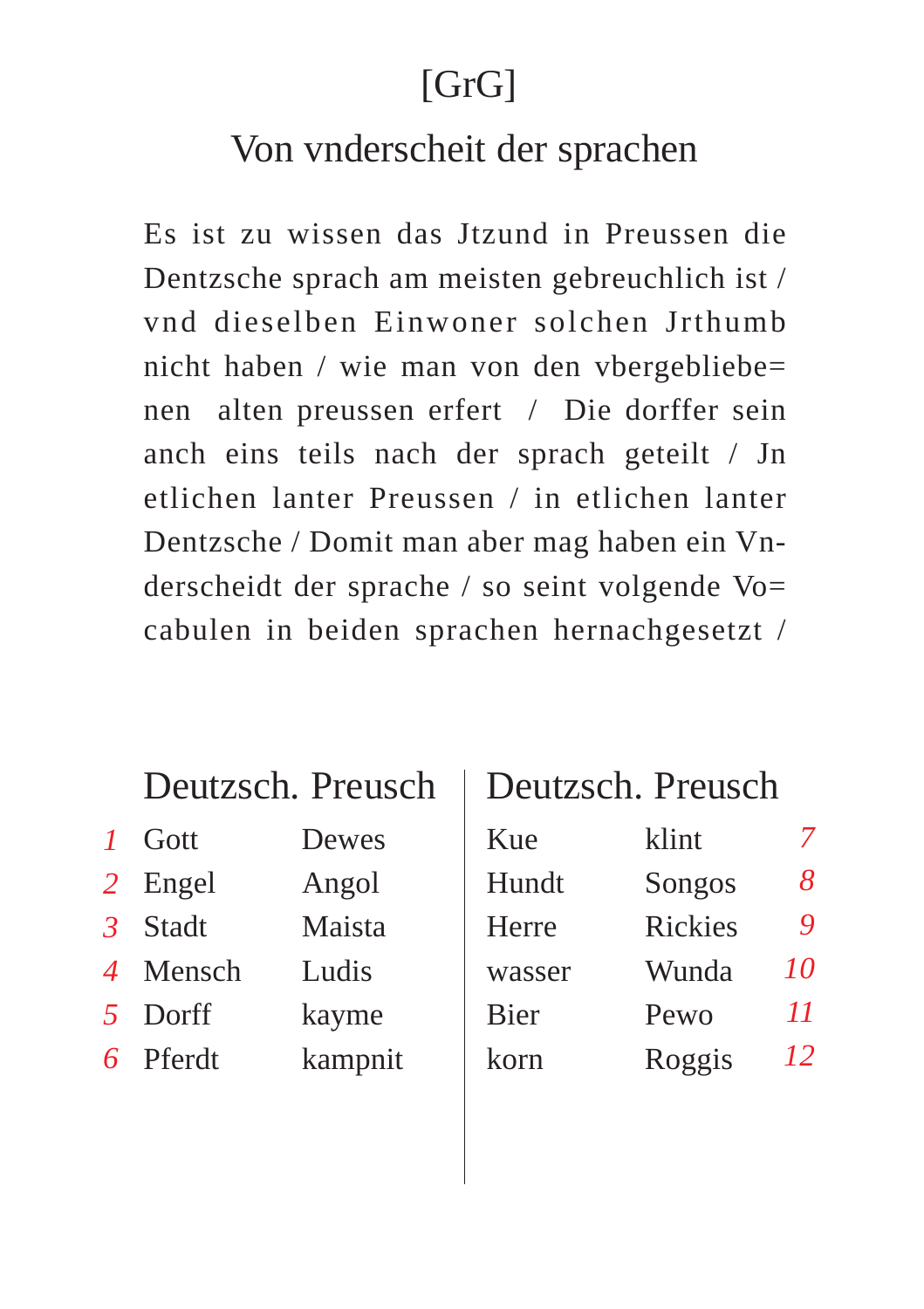#### About difference between languages

One should know that today in Prussia the German language is mostly used, and because of the latter the inhabitants do not experience such a misunderstanding, as one knows about the survived Old Prussians. The villages are also partly divided according to a language: in some there are pure Prussians, but in others there are pure Germans. In order one could perceive a difference between languages, the following words are given in both languages.

#### Prussian [GrA]

| 7              | dewus  | God     |
|----------------|--------|---------|
| $\overline{2}$ | angol  | engel   |
| $\mathfrak{Z}$ | maysta | town    |
| $\overline{4}$ | ludysz | man     |
| 5              | cayme  | village |
| 6              | camnet | horse   |

#### Prussian [GrA]

| clynth         | cow   |    |
|----------------|-------|----|
| songos         | dog   | 8  |
| <b>Rickies</b> | lord  | 9  |
| Wunda          | water | 10 |
| pewo           | beer  | 11 |
| ruggis         | rye   | 12 |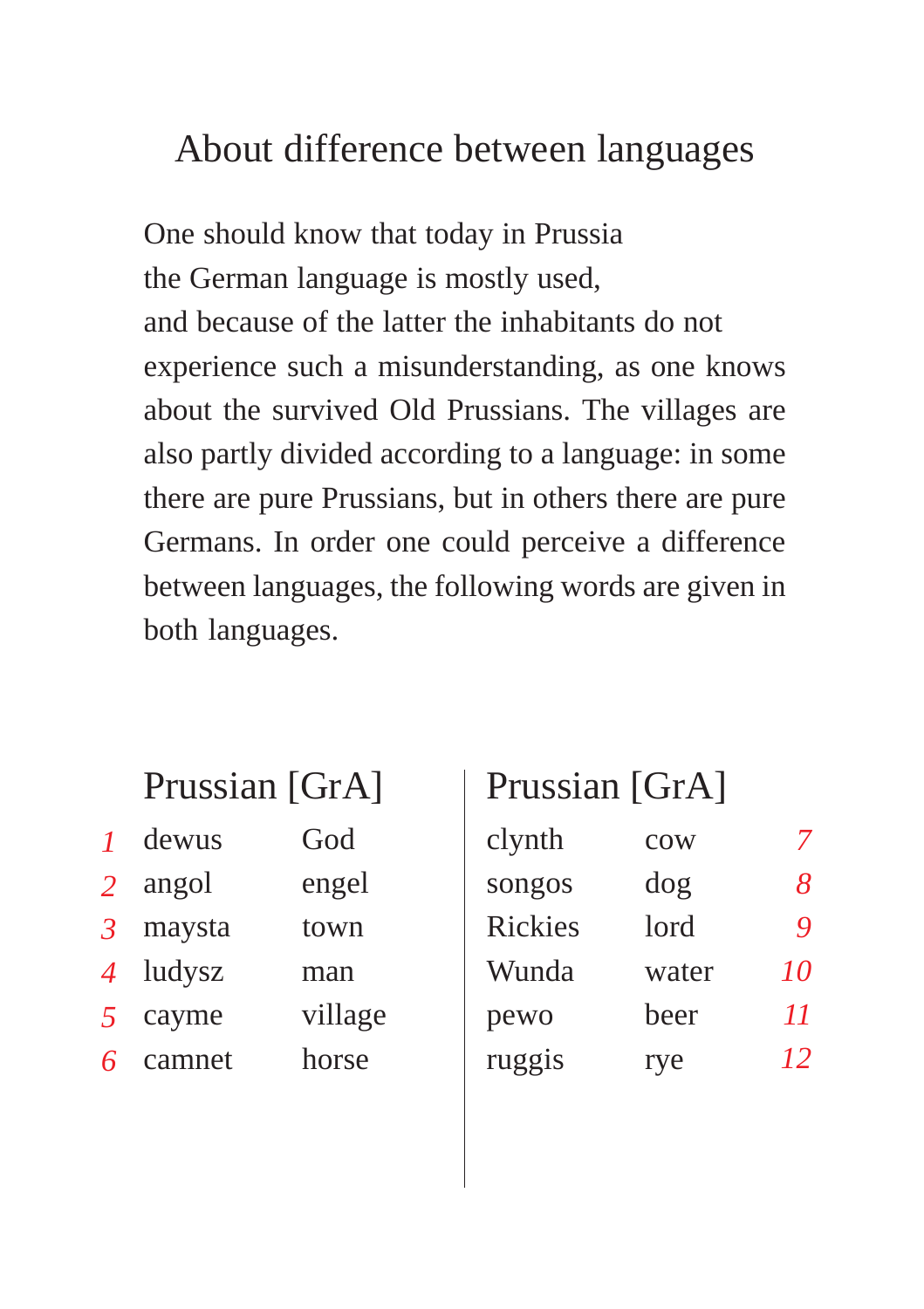GrG 13-52

Deutzsch. preusch Deutzsch. Preusch:  $-\varphi_{\bm{\tau}}/f_{\bm{\tau}}$ gaidr Croog sooontis  $O_{\text{target}}$ Softaffen Monte  $apairf$ Leorip Maint Crimbin Pagnis  $\mathcal{L}_{\text{rot}}$ griff epm verlant trong<br>body fauton Spriou commónnio mala Begalon plassis, Coing Cipieles / Onli  $5-4$ Dough gamen fin / Colmo trans  $\sigma$ -6 bun Pino noxe. allar asagon  $\chi_{\rm orb}$ Coifins  $R_{\alpha\beta\beta}$ bourne hamado norto Afroko libbe  $L_{\textrm{tr}}$  $S$ aw  $5...$ Appon gan traije<br>14 Darlin  $Q_{\text{adv}}$  $11:22$ **BACCON** (Boirgan Istira Pan Kingh Grind enoch. franc Verma 50 Pin solo Direma Jungko "agarga,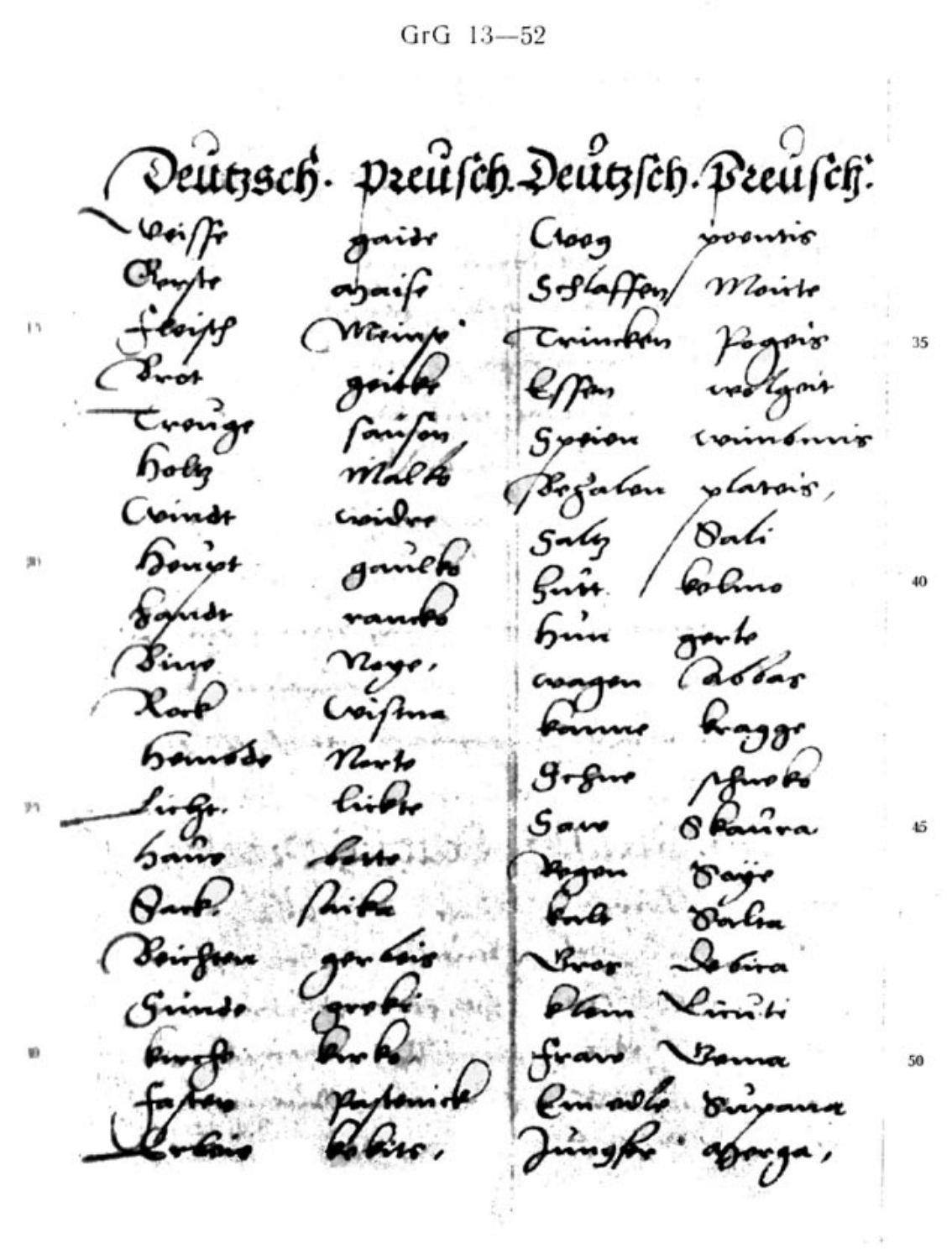| Deutzsch. Preusch |                  | Deutzsch. Preusch |               |    |
|-------------------|------------------|-------------------|---------------|----|
| 13 Weisse         | gaide            | Weg               | peentis       | 33 |
| 14 Gerste         | Maise            | Schlaffen         | Moicte        | 34 |
| 15 Fleisch        | Meinse           | Trincken          | Pogeis        | 35 |
| 16 Brot           | geitke           | Essen             | wolgeit       | 36 |
| 17 Treuge         | sauson           | Speien            | wimbmis       | 37 |
| 18 Holtz          | <b>Malko</b>     | Bezalen           | plateis       | 38 |
| 19 Windt          | widre            | Saltz             | Sali          | 39 |
| 20 Heupt          | gaulko           | Hutt              | kelmo         | 40 |
| 21 handt          | rancko           | Hun               | gerte         | 41 |
| 22 Bine           | <b>Noye</b>      | wagen             | Abbas         | 42 |
| 23 Rock           | Wistna           | kanne             | kragge        | 43 |
| 24 Hembde         | <b>Norte</b>     | Schne             | schneko       | 44 |
| 25 Licht          | lickte           | Saw               | <b>Skaura</b> | 45 |
| 26 Haus           | botte            | Regen             | Soye          | 46 |
| 27 Sack           | saycka           | kalt              | Salta         | 47 |
| 28 Beichten       | gerbeis          | Gros              | Debica        | 48 |
| 29 Sunde          | greki            | klein             | Licuti        | 49 |
| 30 kirche         | kirko            | Fraw              | Gema          | 50 |
| 31 Fasten         | <b>Pastenick</b> | Ein edle          | Supana        | 51 |
| 32 Erbeis         | kekits           | Jungfer           | Merga         | 52 |
|                   |                  |                   |               |    |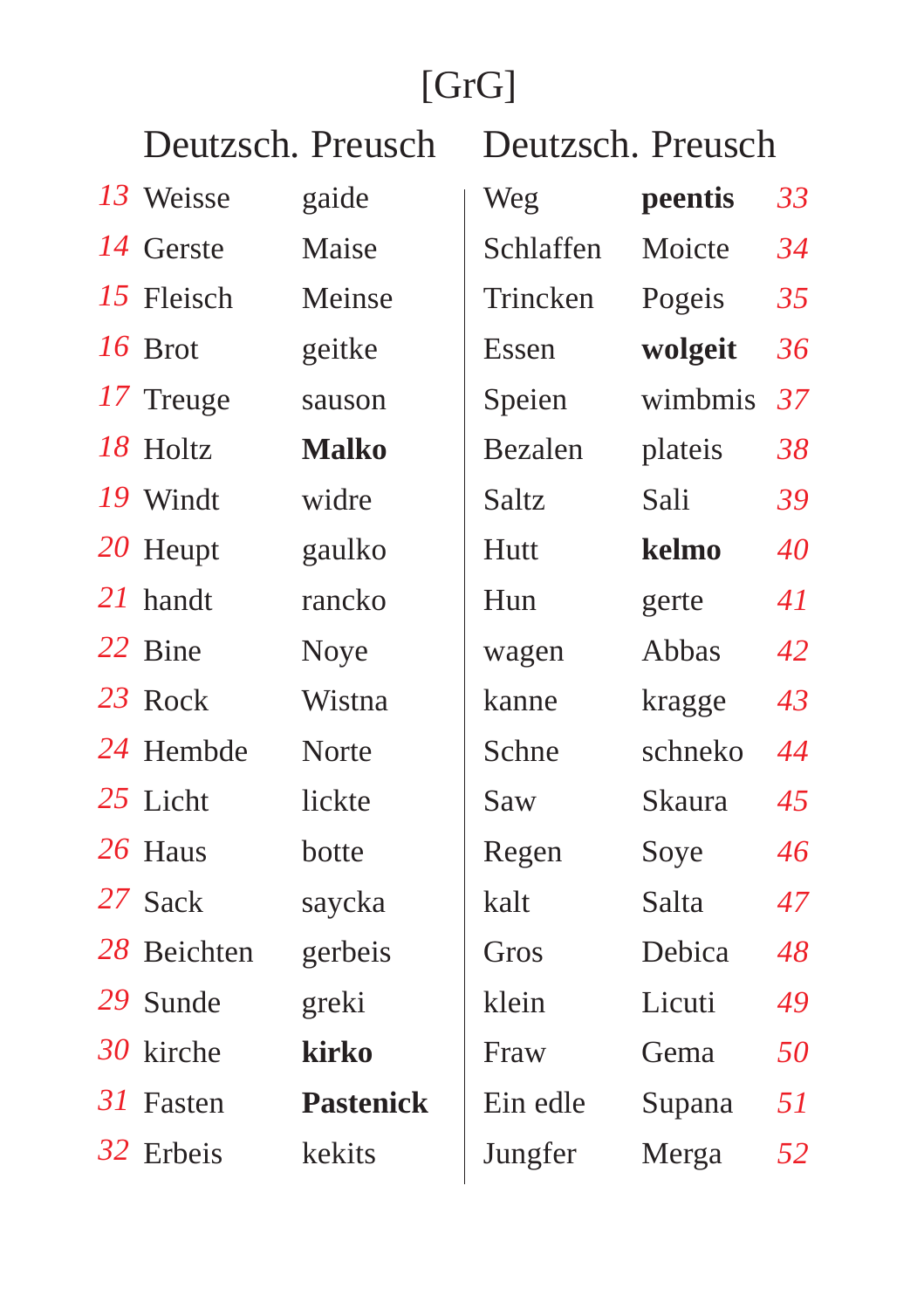|             | Prussian [GrA] |         | Prussian [GrA] |    |
|-------------|----------------|---------|----------------|----|
| 13 gayde    | wheat          | pentes  | way            | 33 |
| 14 wayse    | barley         | meicte  | to sleep       | 34 |
| 15 Meinse   | meat           | pogeys  | drink!         | 35 |
| 16 geytko   | bread          | [GrG]   | eat!           | 36 |
| 17 sawse    | dry            | wynis   | vomit!         | 37 |
| 18 nalko    | firewood       | plateys | pay!           | 38 |
| 19 wydra    | wind           | sali    | salt           | 39 |
| 20 galbo    | head           | chelmo  | cap            | 40 |
| 21 rancko   | hand           | gertis  | cock           | 41 |
| 22 noye     | leg            | abbas   | cart           | 42 |
| 23 wilna    | coat           | cragge  | jug            | 43 |
| 24 northe   | shirt          | sneko   | snow           | 44 |
| 25 licte    | candle         | skawra  | swine          | 45 |
| 26 botte    | house          | Soye    | rain           | 46 |
| 27 saycka   | bag            | salta   | cold           | 47 |
| 28 gerbaisa | say!           | debica  | big            | 48 |
| 29 grekoy   | sunde          | licuti  | small          | 49 |
| 30 kyrkoy   | church         | gemia   | wife           | 50 |
| 31 pastnygo | fast           | supana  | lady           | 51 |
| 32 keckirs  | pea            | merga   | maiden         | 52 |
|             |                |         |                |    |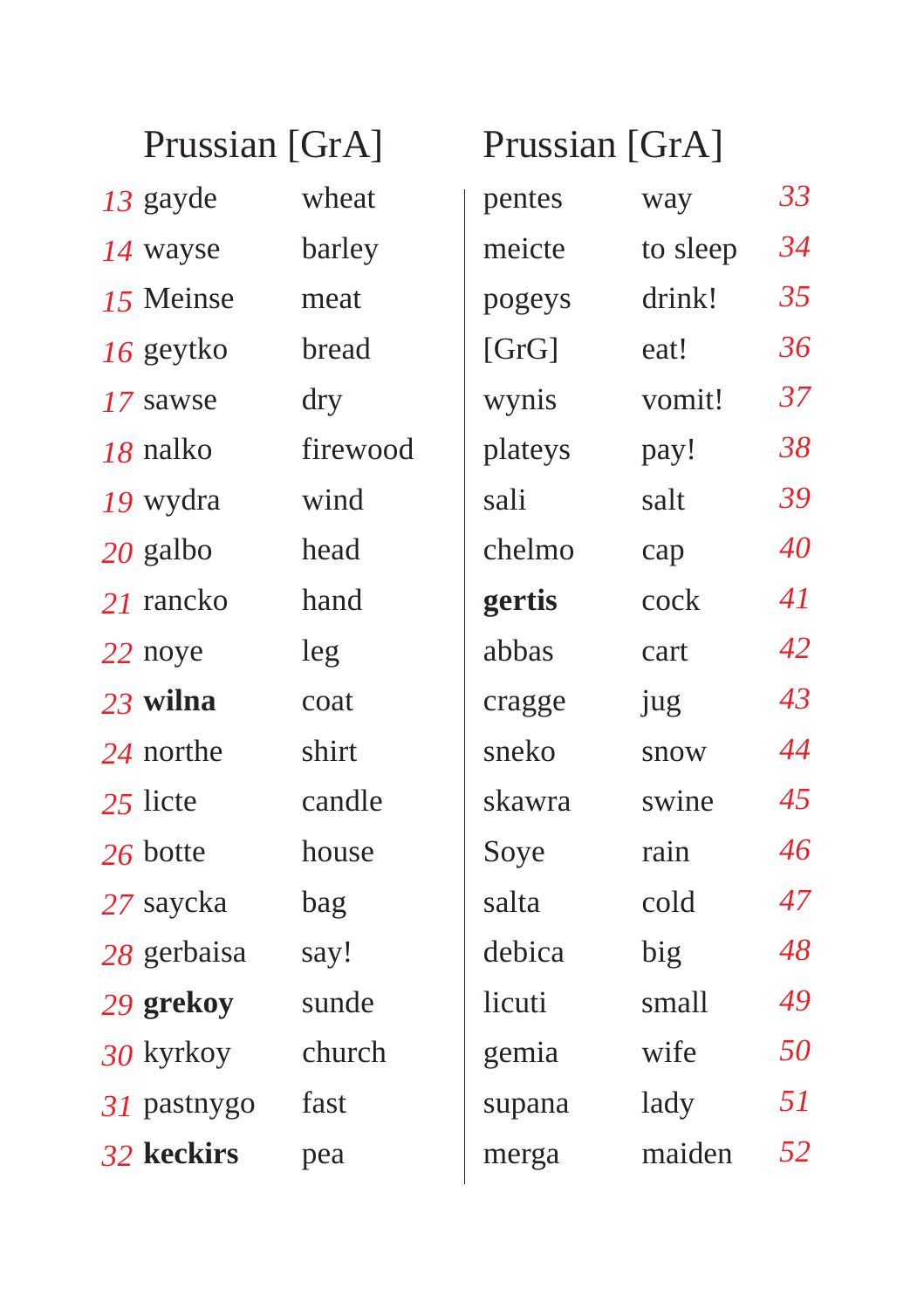$GrG 53 - 88$ 

Deutssch. Preusch. Deutssch. Preus di Ring malt nické pine  $6.6 Q_{\bullet\bullet}R$ forffør ano flasfo mnthow nné**t**fi  $me/h$ comar tfanir  $5$ ant Valor Campux  $\sum_{\mathbf{r}}$ morrge angr Notes narke narft<br>gnut  $A$  fixed fraires lastro fing Propis **Riger**<br>Soutor Bur  $g \rightarrow$  $\frac{9}{7}$ anoto Enorge Crouw to **pointo** / mapper ward bulu. sofino Power mýnkur ajours Qraip siyon saw ample Bachur Aro pomoíos. kingfon gobour aginina Sauffass guarpon Doigon fagle Lipor points hun**da** folo Juanes Min Aforme Prima gofassar Comartor hydn. Sorge Sing Manga.

55

60

65

70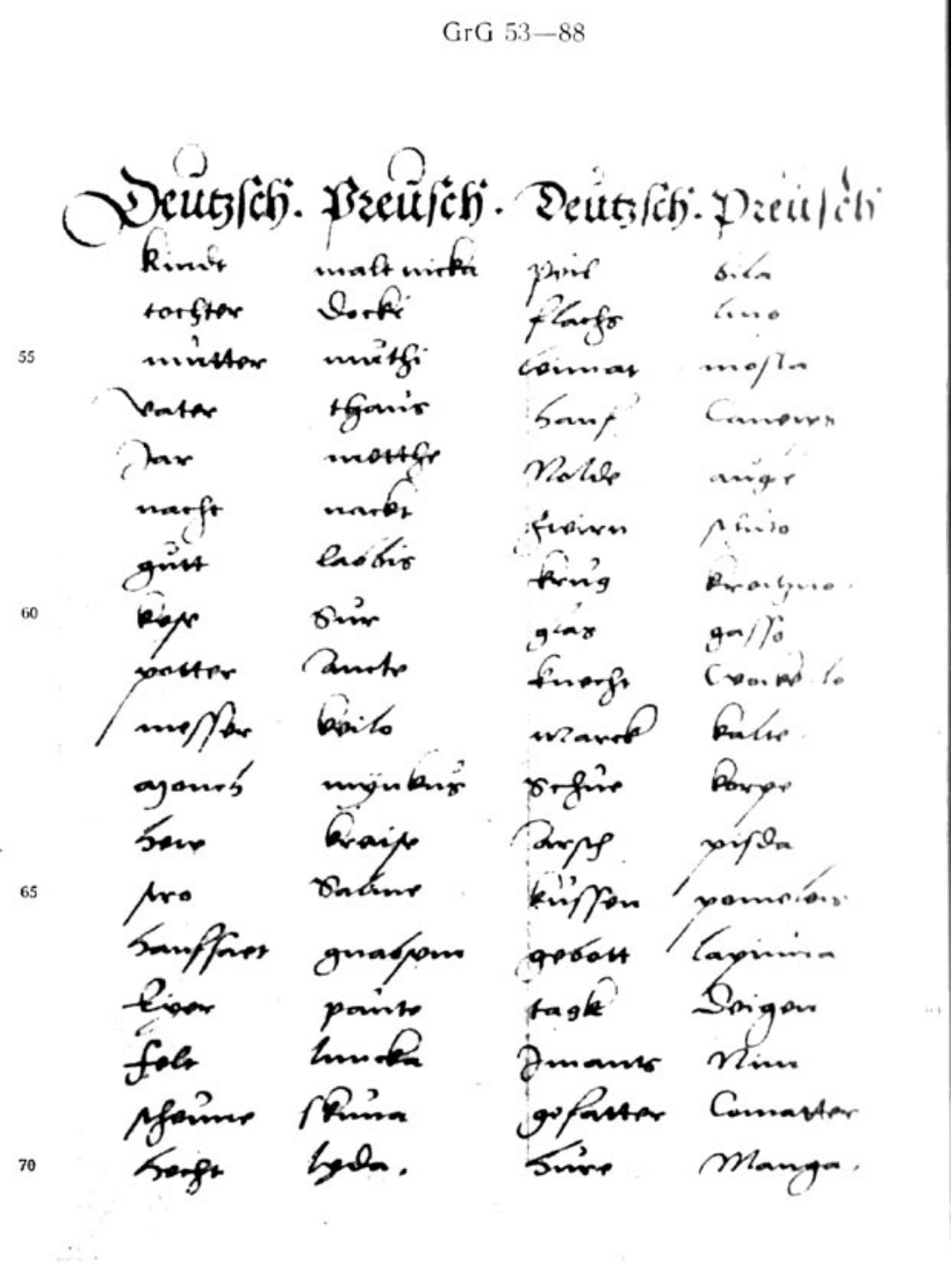|    |             | Deutzsch. Preusch | Deutzsch. Preusch |            |    |
|----|-------------|-------------------|-------------------|------------|----|
|    | 53 Kindt    | maltnicka         | Peil              | bila       | 71 |
|    | 54 tochter  | Docki             | flachs            | lino       | 72 |
|    | 55 mutter   | muthi             | leimat            | mosla      | 73 |
|    | 56 Vater    | thaus             | hanf              | Caneips    | 74 |
|    | 57 Jar      | metthe            | Nolde             | augle      | 75 |
|    | 58 nacht    | nackt             | zwirn             | schuto     | 76 |
|    | 59 gutt     | labbis            | krug              | kreitzno / | 77 |
|    | 60 kese     | Sur               | glas              | gasso      | 78 |
|    | 61 potter   | <b>Ancte</b>      | knecht            | Woikello   | 79 |
| 62 | messer      | keilo             | Marck             | kalte      | 80 |
|    | 63 Monch    | mynkus            | Schue             | korpe      | 81 |
|    | $64$ hew    | kraise            | Arsch             | pisda      | 82 |
|    | $65$ stro   | Salme             | kussen            | pomeleis   | 83 |
|    | 66 hanfsaet | gnabsem           | gebott            | lapinna    | 84 |
|    | 67 Eyer     | paute             | tagk              | Deigen     | 85 |
|    | 68 Felt     | lnncka            | [Nim]             | [Jmants]   | 86 |
|    | 69 scheune  | skuna             | gefatter          | Comatter   | 87 |
|    | 70 Hecht    | lyda              | Hure              | Manga      | 88 |
|    |             |                   |                   |            |    |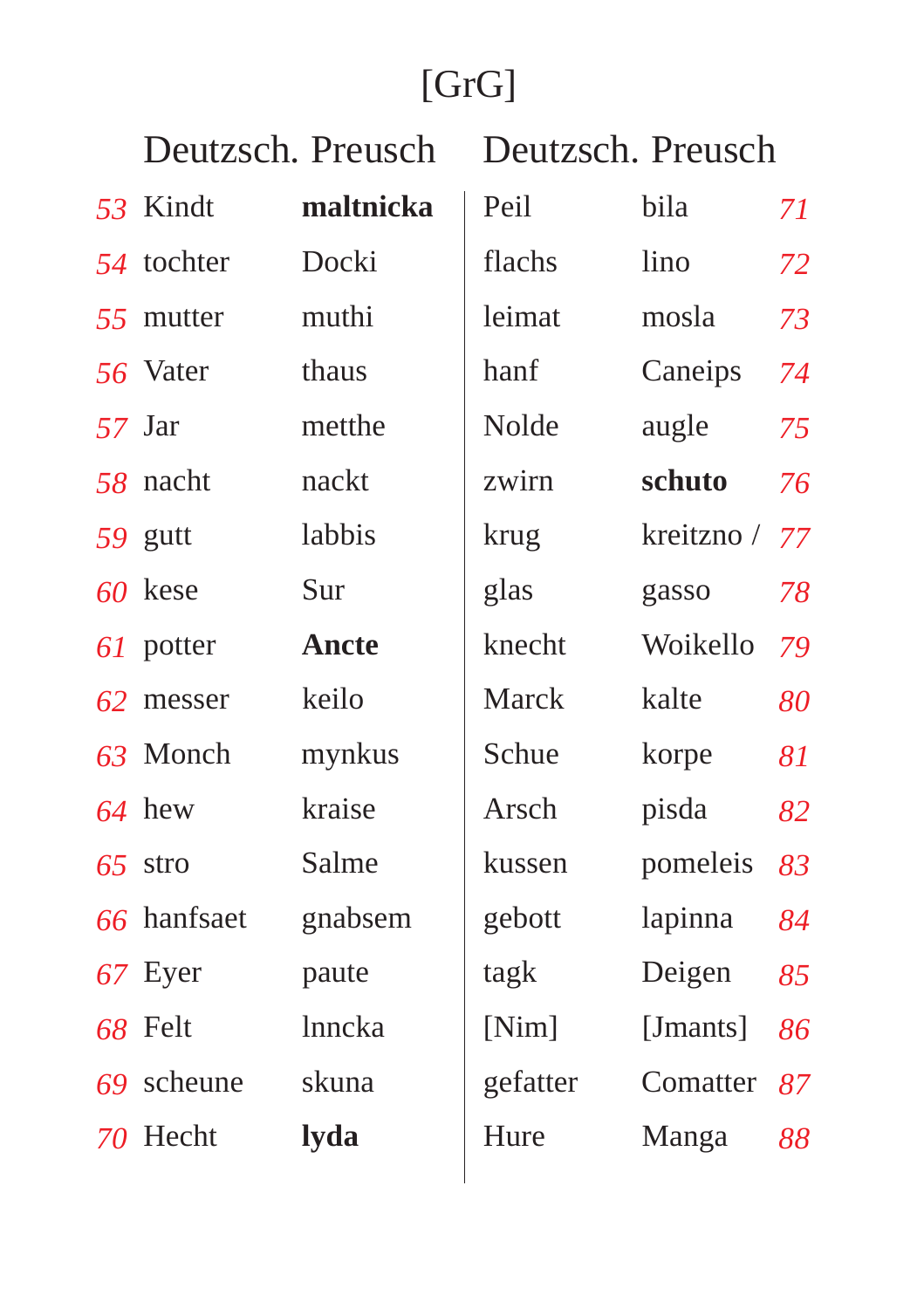| Prussian [GrA] |           | Prussian [GrA] |           |    |
|----------------|-----------|----------------|-----------|----|
| 53 haltnyka    | child     | byla           | axe       | 71 |
| 54 dochti      | daughter  | lynno          | flax      | 72 |
| 55 muti        | mother    | moska          | glue      | 73 |
| 56 tawe        | father    | Caneips        | hemp      | 74 |
| 57 mette       | year      | angle          | needle    | 75 |
| 58 nackt       | night     | scuto          | thread    | 76 |
| 59 labbis      | good      | kreitzno /     | tavern    | 77 |
| $60$ sur       | cheese    | glasso         | glass     | 78 |
| 61 aucte       | butter    | woykello       | farmhand  | 79 |
| 62 peile       | knife     | calte          | coin      | 80 |
| 63 mynkus      | monk      | corpe          | shoe      | 81 |
| 64 crayse      | hay       | peisda         | vulva     | 82 |
| 65 salme       | straw     | pomeleis       | lick me!  | 83 |
| 66 gnabsem     | hemp seed | lapynna        | told      | 84 |
| 67 pawtte      | egg       | deyen          | day       | 85 |
| 68 luncka      | field     | ymays          | take!     | 86 |
| 69 skuna       | barn      | comatter       | godparent | 87 |
| 70 meida       | pike      | manga          | whore     | 88 |
|                |           |                |           |    |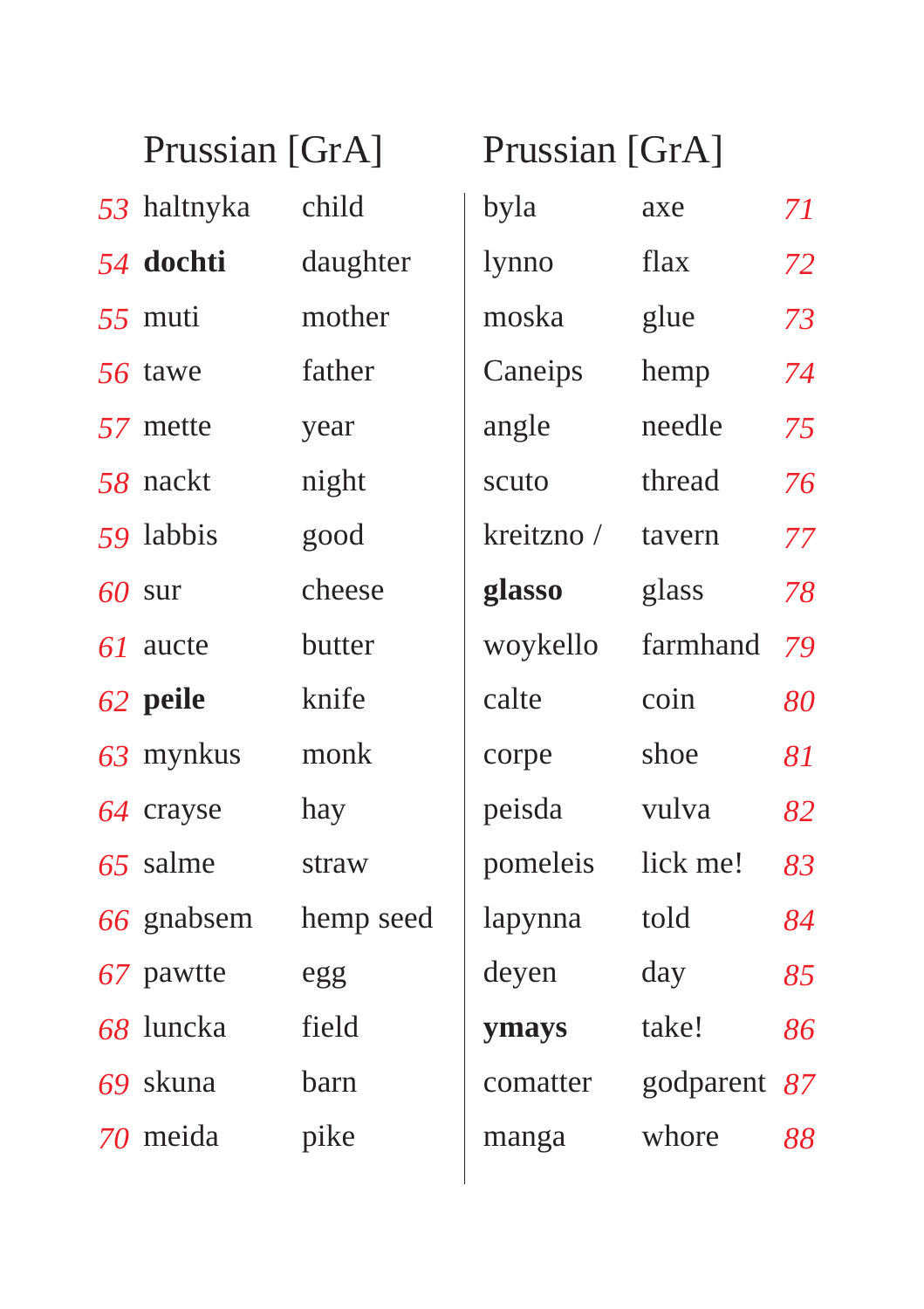$GrG 89 - 100$ 

Breusch  $P$ euczs $\hat{c}$ h Ry of were the ba*bi je po mege* Jos water owng good. Dann Afor 90 ronning cooper. I'm votor appear 91/92 pipock. <u>L</u>'un soyale Prignt offer Vo valor fin Varioto of Sower, Sofar dug Bot 95 (Sobre first. Sanday fin gut man Dirfor ginthos. - I'm Survey kind agangor donor  $\lim_{\mu \to 0}$ Maitors Vorter wife Ny Psyre. Suid als unag am Jylinfor asusfuson die vudor pfoids dos por as fors dos for llon court and hai Sation coologs for der Verigpfen mot gufunden Dan des forten Je prochiger und stricht boter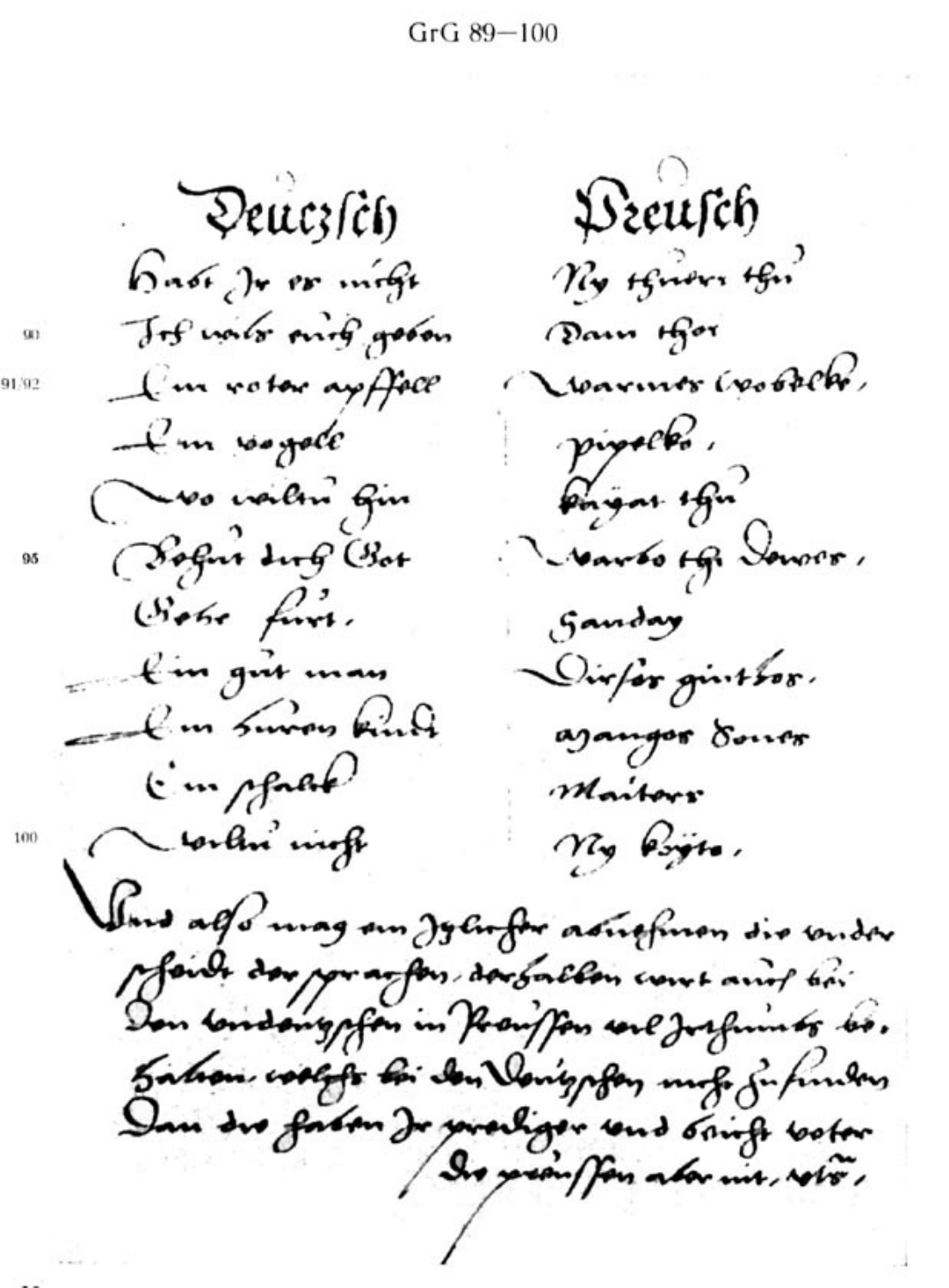|    | Deutzsch.               | Preusch             |            |
|----|-------------------------|---------------------|------------|
|    | 89 Habt Jr es nicht     | Ny thueri thu       | 89         |
|    | 90 Jch wils euch geben  | Dam thoi            | 90         |
|    | 91-92 Ein roter apffell | Warmes Wobelke /    | 91-92      |
|    | 93 Ein vogell           | Pipelko             | 93         |
|    | 94 Wo wiltu hin         | kayat thu           | 94         |
|    | 95 Behut dich Got       | Warbo thi Dewes     | 95         |
|    | 96 Gehe furt /          | Sanday              | 96         |
|    | 97 Ein gut man          | Dirsos ginthos      | 97         |
| 98 | Ein huren kindt         | <b>Mangos Sones</b> | 98         |
| 99 | Ein schalck             | <b>Maiters</b>      | 99         |
|    | 100 Wiltu nicht         | Ny kovto /          | <i>100</i> |